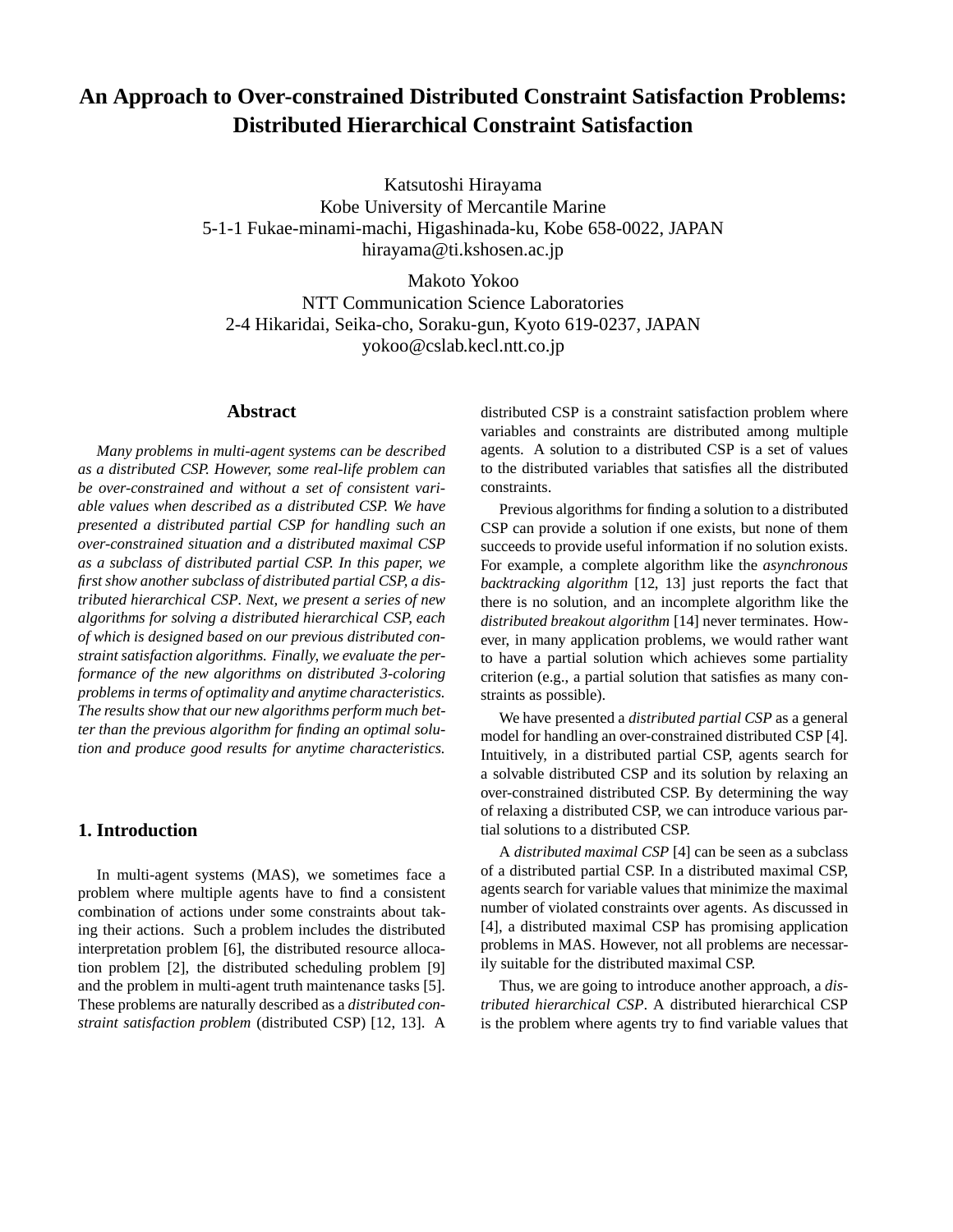minimize the maximum importance value of violated constraints over agents. We believe such a partial solution is important because there are problems in MAS where each agent wants to get a (partial) solution that doesn't violate its important constraints (for example, calendar time-tabling in which multiple agents are concerned).

In this paper, we first show the definition of a distributed hierarchical CSP and then present a series of new algorithms for solving a distributed hierarchical CSP. These algorithms are developed based on our previous distributed constraint satisfaction algorithms. Finally, we evaluate the performance of the new algorithms on distributed 3 coloring problems in terms of optimality and anytime characteristics.

This paper is organized as follows. We first provide the definition of a distributed CSP in section 2, and the definition of a distributed partial CSP in section 3. Next, in section 4, we introduce a distributed hierarchical CSP as another subclass of distributed partial CSP. In sections 5 and 6, we present new algorithms for solving a distributed hierarchical CSP and evaluate the performance of these algorithms. Finally, we conclude our discussion in section 7.

# **2. Distributed CSP**

A CSP consists of a set of *variables* and a set of *constraints* among variables. A variable has a finite and discrete *domain*, that is, a set of possible *values* for the variable. A constraint can be described as a set of values for some variables that is prohibited for the variables (called *nogood*). A solution to a CSP is a set of values for all variables violating no constraints. The goal of a CSP is to find a solution.

A distributed CSP is a CSP where variables and constraints are distributed among multiple agents. The problem consists of:

- a set of agents,  $A = \{1, 2, \ldots, l\}$
- a set of CSPs,  $P = \{P_1, P_2, \ldots, P_l\}$ , such that  $P_i$  belongs to an agent *i*.

We usually assume that every agent's CSP includes *interagent constraints*, which are defined over variables both in the agent itself and in some other agents. A solution to a distributed CSP is a set of solutions to all agents' CSPs. The goal of a distributed CSP is also to find a solution.

It is important that we do not confuse a distributed CSP with a method for solving a CSP in a distributed/parallel manner. If we want to solve a CSP in a distributed/parallel manner, we can choose any distribution of problems. On the other hand, since a distributed CSP is a problem for handling a MAS application problem, where multiple agents exist and have requirements for solving their local problems, the distribution of local problems is given in advance.

#### **3. Distributed Partial CSP**

We have presented a distributed partial CSP as a general model for handling an over-constrained distributed CSP [4]. In a distributed partial CSP, agents try to search for a solvable distributed CSP and its solution by relaxing an original over-constrained distributed CSP. How much the original problem is relaxed is measured by a globally defined function (*global distance function*). Agents prefer the problem closer to the original problem, and in some case they may want to make the relaxation minimal.

A distributed partial CSP can be formalized using terms in a partial CSP [3]. It consists of the following components:

- a set of agents,  $A = \{1, 2, \ldots, l\}$
- $\langle (P_i, U_i), (PS_i, \leq), M_i \rangle$  for each agent i
- $(G, (N, S))$

For each agent i,  $P_i$  is an original CSP (a part of an original distributed CSP), and  $U_i$  is a set of *universes*, i.e., a set of potential values for each variable in  $P_i^1$ . Furthermore,  $(PS_i, \leq)$  is called a *problem space*, where  $PS_i$  is a set of (relaxed) CSPs including  $P_i$ , and  $\leq$  is a partial order over  $PS_i$ . Also,  $M_i$  is a locally-defined *distance function* over the problem space. The G is a *global distance function* over distributed problem spaces, and (N,S) are *necessary and sufficient bounds* on the global distance between the original distributed CSP (a set of  $P_i$ s of all agents) and some solvable distributed CSP (a set of solvable CSPs of all agents, each of which comes from  $PS_i$ ).

A solution to a distributed partial CSP is a combination of a solvable distributed CSP and its solution, where the global distance between an original distributed CSP and the solvable distributed CSP is less than the necessary bound N. Any solution to a distributed partial CSP will suffice if the global distance between an original distributed CSP and the solvable distributed CSP is not more than the sufficient bound S. An optimal solution to a distributed partial CSP is a solution in which the global distance between an original distributed CSP and the solvable distributed CSP is minimal. We call such a minimal global distance an *optimal global distance*.

#### **4. Distributed Hierarchical CSP**

We have introduced a *distributed maximal CSP* by specializing the components in the above model [4]. In a distributed maximal CSP, agents try to find variable values that minimize the maximal number of violated constraints

 $1$ By introducing an universe for each variable, problem relaxation can be expressed in terms of removing constraints (nogoods).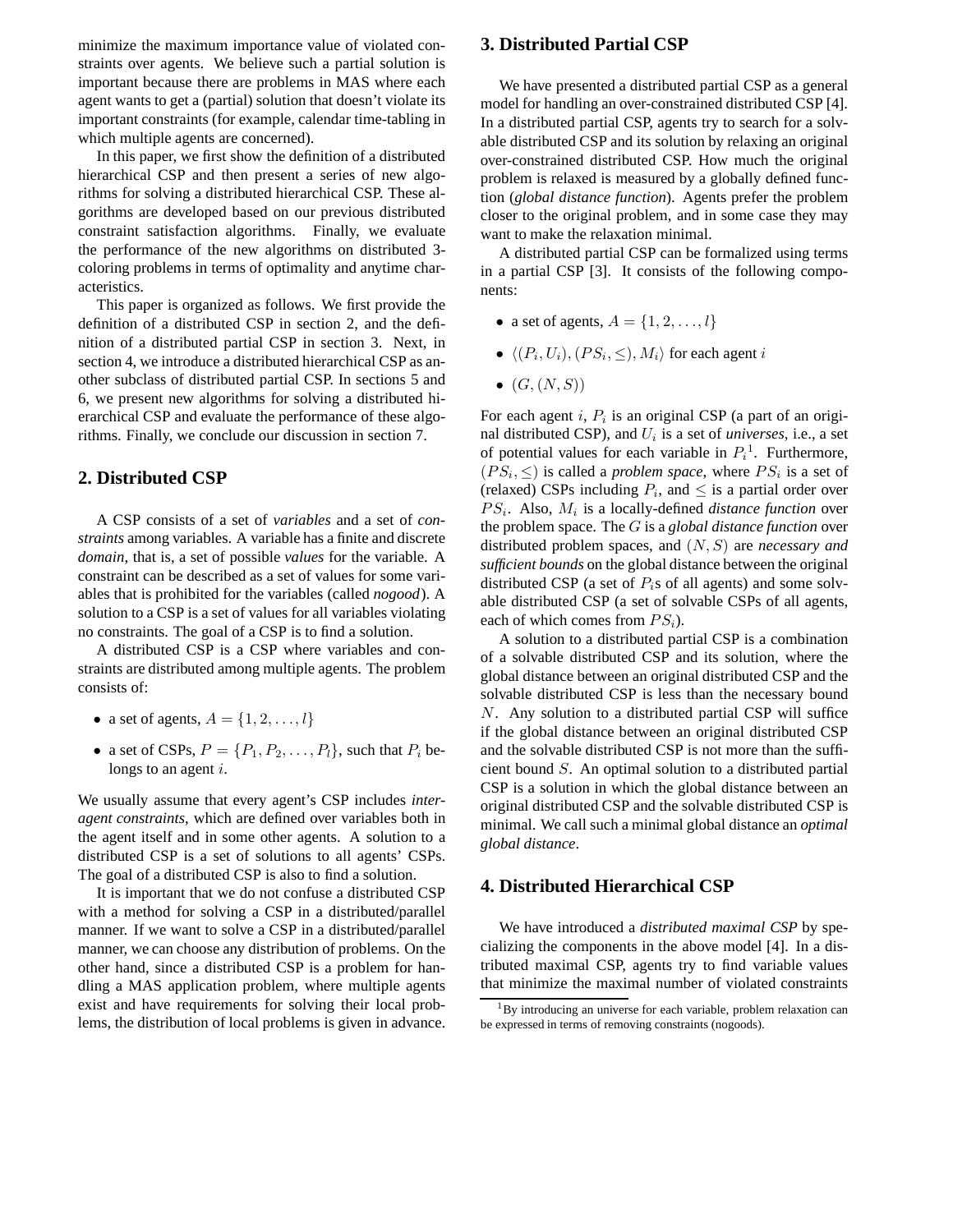over agents. We believe that a distributed maximal CSP can provide a useful partial solution to an over-constrained distributed CSP, but in some application problems we may want to get completely different partial solutions. Thus, we are going to introduce another subclass of a distributed partial CSP, a *distributed hierarchical CSP*.

In a distributed hierarchical CSP, we assume that each constraint is labeled a positive integer called *importance value*, which represents an importance of the constraint, and a constraint with a larger importance value is considered more important. We believe this assumption is quite reasonable because a constraint in the real world has some semantics that allows us to introduce such an importance of the constraint.

Agents in a distributed hierarchical CSP try to find variable values that minimize the maximum importance value of violated constraints over agents. We believe this type of partial solution is useful because it would be a reasonable compromise when each agent tries to satisfy as many (its own) constraints with large importance values as possible. To put it formally, solving a distributed hierarchical CSP corresponds to finding an optimal solution to the distributed partial CSP specialized by the following.

- For each agent i,  $PS_i$  is made up of  $\{P_i^0, P_i^1, P_i^2, \ldots\}$ , where  $P_i^{\alpha}$  is a CSP that is obtained from the original CSP  $P_i$  by removing every constraint with an importance value of  $\alpha$  or less.
- For each agent i, a distance  $d_i$  between  $P_i$  and  $P_i^{\alpha}$  is defined as  $\alpha$ .
- A global distance is measured as  $\max_{i \in A} d_i$ .

Figure 1 shows a distributed 2-coloring problem to illustrate a distributed hierarchical CSP. A node represents a variable and an agent that has the variable. An edge represents constraints, which mean the two connected nodes must be painted in different colors (black or white)<sup>2</sup>. An agent knows only the constraints that are relevant to its variable. For example, agent 2 knows only  $\{a, b, e, f\}$ . Assuming the importance value of each constraint given by the number in parentheses<sup>3</sup>, a partial CSP of agent 2, for example, is:

- $P_2$ : a variable  $\{2\}$  and constraints  $\{a, b, e, f\}$ ;
- $PS_2$ : a set of the following CSPs:

$$
- P_2^0
$$
:  $P_2$ ,



**Figure 1. Distributed 2-coloring problem**

- $P_2^1$ : a variable  $\{2\}$  and constraints  $\{a, b, e\},\$
- $P_2^2$ : a variable  $\{2\}$  and constraints  $\{b, e\},$
- $P_2^3$ : a variable  $\{2\}$  and no constraint;
- $M_2(P_2, P_2^{\alpha}) = \alpha$ ,  $(\alpha = 0, 1, 2, 3)$ .

This example doesn't have a solution for a global distance of zero. It does, however, have a solution for a global distance of one since a solvable distributed CSP is obtained if agents remove the constraints d and f, which have one as their importance values. Thus, the optimal global distance of this example is one.

## **5. Algorithms**

We are going to develop new algorithms for solving a distributed hierarchical CSP by using our previous distributed constraint satisfaction algorithms. The basic idea is very simple. We divide a search process into two parts, i.e., *the value space search* and *the problem space search*. In the value space search, agents try to find a solution to some distributed CSP. We will use distributed constraint satisfaction algorithms for the value space search. On the other hand, in the problem space search, agents try to find a solvable distributed CSP from their distributed problem spaces. We will present some heuristic methods for the problem space search. Our new algorithms are based on possible combinations of the value space search and the problem space search.

## **5.1. Distributed Constraint Satisfaction Algorithm**

A simple way of realizing the value space search is to use one of our previous distributed constraint satisfaction algorithms, such as the *asynchronous backtracking algorithm* [12, 13], the *asynchronous weak-commitment search algorithm* [11, 13] or the *distributed breakout algorithm* [14].

#### **5.1.1 Asynchronous Backtracking Algorithm**

The asynchronous backtracking algorithm (ABT) is basically designed for a distributed CSP where each agent has

 $2<sup>2</sup>$ An edge actually represents two constraints (nogoods), which prohibit (black, black) or (white, white) for those connected nodes, respectively.

<sup>&</sup>lt;sup>3</sup>Namely, in this example, we assume that two nogoods for an edge has the same importance value. That doesn't mean we eliminate the possibility of defining different importance values for these two nogoods.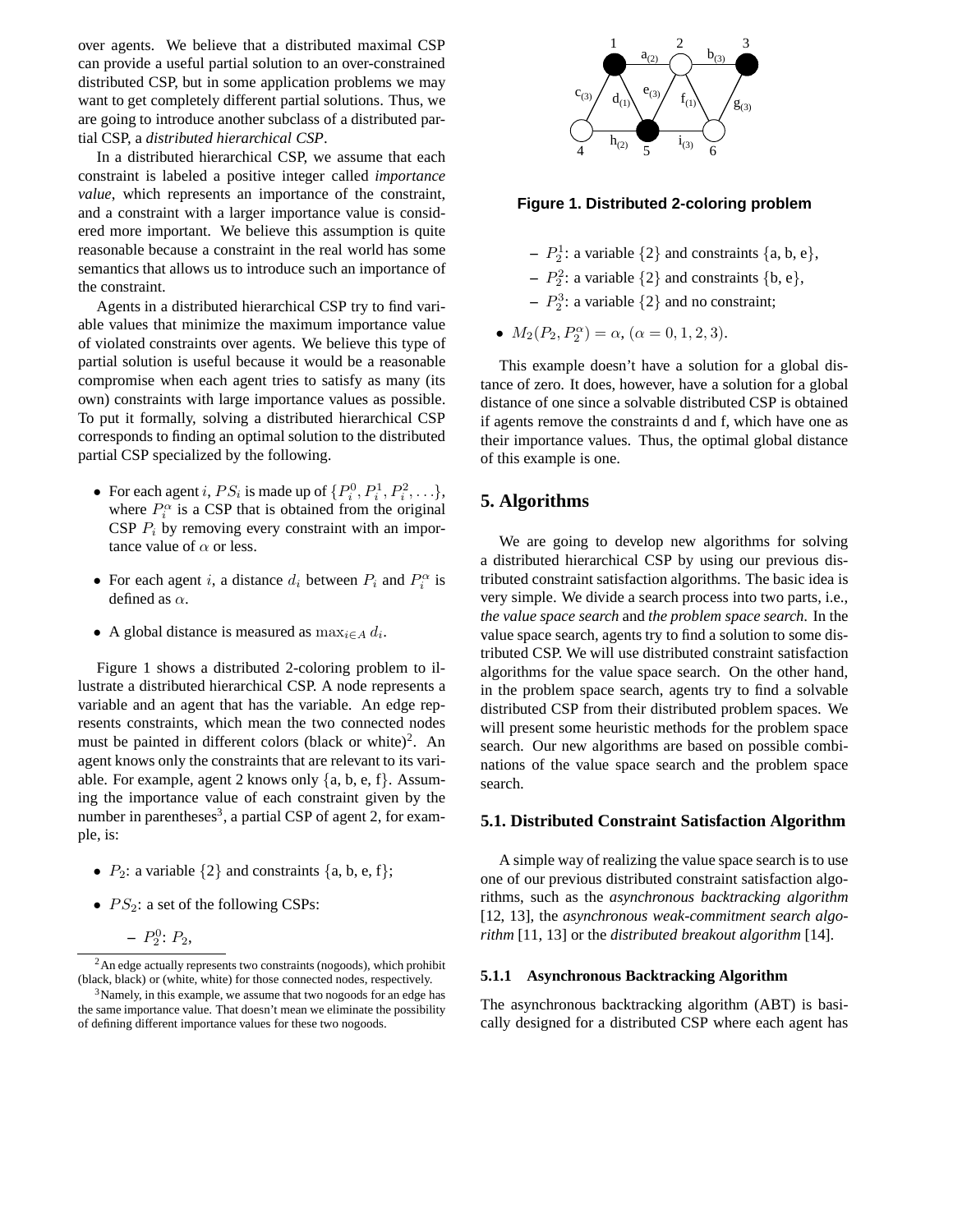one variable. In this algorithm, a priority value is defined for each agent, and each agent changes its variable value asynchronously and concurrently while sending its local information via *ok?* messages and *nogood* messages. An agent sends *ok?* messages to announce its current variable value to other agents. When receiving an *ok?* message, an agent tries to find a value to its variable that is consistent with higher priority agents. If such a consistent value is found, the agent changes its variable value and sends the new value to *neighbors* (a set of agents who share constraints) via *ok?* messages. If such a consistent value is not found, the agent creates a *nogood* (a set of variable values of higher priority agents) and sends the nogood to the relevant agent via a *nogood* message. A nogood is a new constraint under which some agent cannot find a consistent variable value. When receiving a *nogood* message, an agent records the received nogood as a new constraint and tries to satisfy it hereafter. By recording all nogoods, ABT is guaranteed to be complete, i.e., it finds a solution if one exists or terminates if none exists.

One drawback of ABT is that a high priority agent tends to have a strong commitment to its variable value. Therefore, if a high priority agent selects a wrong value to its variable, lower priority agents have to perform exhaustive search to revise that wrong value.

## **5.1.2 Asynchronous Weak-commitment Search Algorithm**

The asynchronous weak-commitment search algorithm (AWC) is an enhancement of ABT, where agents change their priority values dynamically so that high priority agents do not have strong commitments to wrong variable values. In AWC, an agent uses *ok?* and *nogood* messages and follows a similar procedure to that of ABT when receiving those messages. A major difference is that when receiving an *ok?* message, if an agent cannot find a value to its variable that is consistent with variable values of higher priority agents, the agent not only creates and sends a nogood, but also increases its priority value to make it maximum among neighbors. By increasing a priority value in this way, a wrong variable value of a high priority agent can be revised without performing exhaustive search by lower priority agents.

AWC is efficient and guaranteed to be complete by recording all nogoods. However, it suffers from a *nogood explosion*, i.e., the number of nogoods grows rapidly and thus its checking cost can be very expensive. ABT clearly has the same drawback as well, but such an explosion can be more serious in AWC because an agent in AWC may create nogoods for all neighbors; an agent in ABT, on the other hand, only creates nogoods for higher priority agents.

ABT and AWC cannot detect the fact that every agent

reaches the state where all constraints are satisfied. We thus need to incorporate some procedure for its detection into these algorithms. For that purpose, a simple snapshot algorithm like that in [1] should be invoked at certain intervals.

#### **5.1.3 Distributed Breakout Algorithm**

The distributed breakout algorithm (DB) is a concurrent hill-climbing algorithm incorporated with the *breakout method* [8] for solving a distributed CSP where each agent has one variable. In DB, a weight is defined for each constraint, and for each value to a variable its evaluation is measured as the summation of the weights of violated constraints. An agent in DB uses *ok?* and *improve* messages. An *ok?* message is used to send a current variable value, and an *improve* message is used to send possible improvement in the evaluation of variable value. When receiving *ok?* messages from all neighbors, an agent calculates the evaluation of the current variable value and its possible maximal improvement and sends them to neighbors via *improve* messages. When receiving *improve* messages from all neighbors, an agent compares each of their possible maximal improvements with its own one. If one of their improvements is greater than its own one, the agent will skip taking an action and stay unchanged. If its own improvement is the greatest among them, the agent will take an action: changing its variable value if that can reduce its current evaluation or increasing weights of violated constraints if any change of variable value cannot reduce its current evaluation. Note that ties in improvement comparison are broken deterministically by comparing agent identifiers.

According to our experimental evaluation, DB is very efficient especially for critically hard instances with solutions [14]. However, it is not a complete algorithm, that is, it may fail to find a solution even if one exists, and it never finds the fact that there is no solution.

## **5.2. Distributed Hierarchical Constraint Satisfaction Algorithm**

In a distributed hierarchical CSP, every agent's problem space has a total order in terms of the degree of relaxation. In this paper, we are going to utilize the total order on a problem space and present two heuristic methods for the problem space search. Both are very simple. One is the method where an agent tries CSPs in its problem space from the most restricted one to the most relaxed one (the removing scheme), and the other is the method where an agent tries vice versa (the adding scheme).

With those techniques for the value space search and the problem space search, we will combine those techniques as follows:

• ABT from restricted to relaxed (ABT/rm)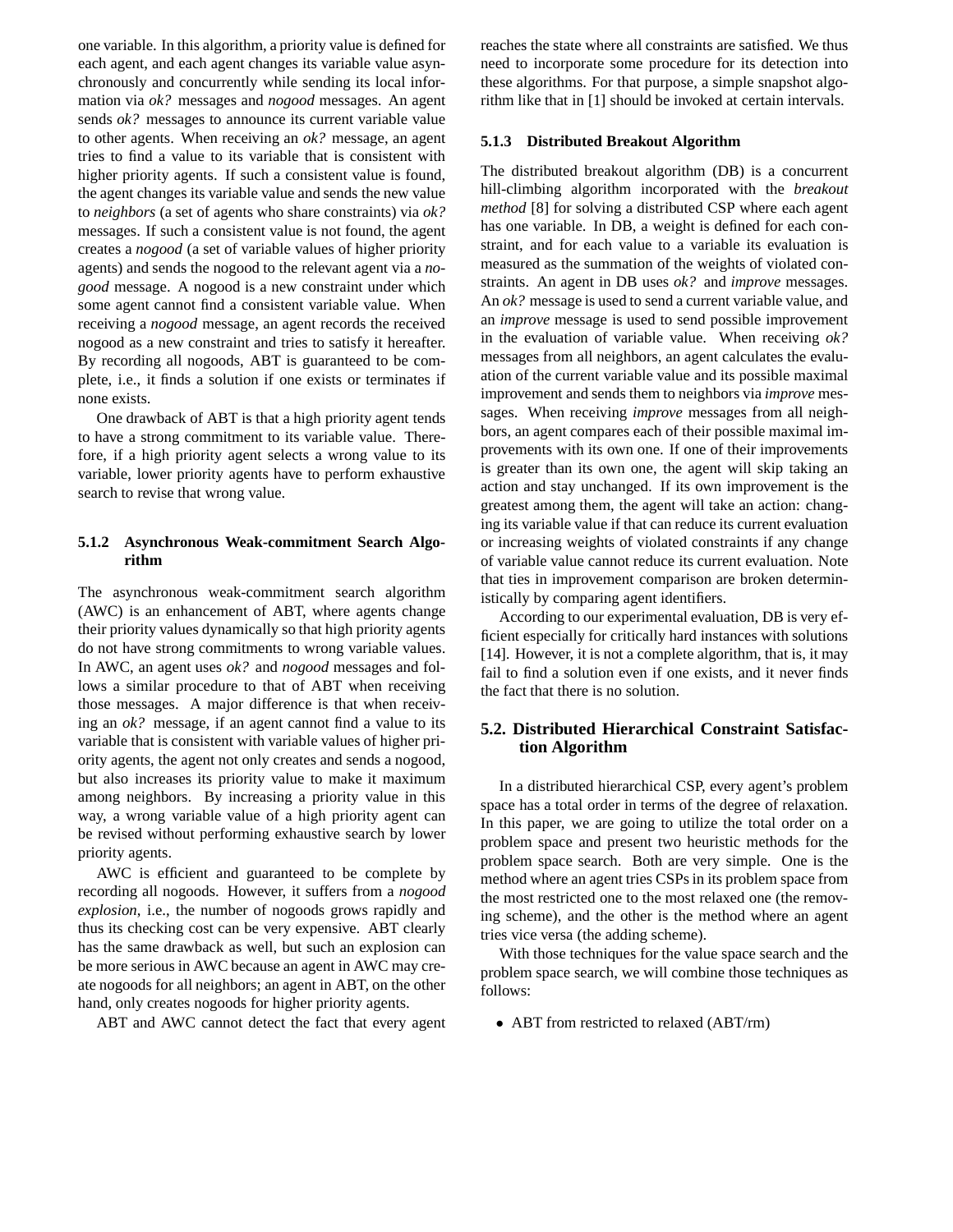- ABT from relaxed to restricted (ABT/ad)
- AWC from restricted to relaxed (AWC/rm)
- AWC from relaxed to restricted (AWC/ad)
- DB from relaxed to restricted (DB/ad)

Before going into the details of these algorithms, we first define a *distributed CSP at level*  $\alpha$  as a distributed CSP that consists of CSPs with distance  $\alpha$ . Such a problem can be obtained by making each agent choose a CSP with a distance  $\alpha$  (a CSP with every constraint with an importance value of  $\alpha$  or less removed) from its problem space.

## **5.2.1 ABT/rm**

ABT/rm is the same as the *constraint-relaxation method* in [10]. As with this method, ABT/rm applies ABT to each level of a distributed CSP in the order from the level zero, an original distributed CSP, to the maximal level. More specifically, ABT/rm repeats the following: from level  $\alpha = 0$  to the maximal level, a) run ABT for a distributed CSP at level  $\alpha$ ; b.1) if there is no solution to the problem, move to level  $\alpha + 1$  (i.e., relaxing the problem); or b.2) if there is a solution, report the current distributed CSP and its consistent set of variable values as an optimal solution to the distributed hierarchical CSP, and then terminate.

Since ABT/rm relaxes a problem by removing constraints, some nogoods created at the previous levels may become obsolete. To remove such an obsolete nogood, we must keep constraints that originate a created nogood and remove the nogood if one of the constraints is removed at the problem relaxation.

#### **5.2.2 ABT/ad**

While ABT/rm searches a problem space from restricted one to relaxed one, ABT/ad takes the opposite strategy. It repeats: from level  $\alpha$  = the maximal level to zero, a) run ABT for a distributed CSP at level  $\alpha$ ; b.1) if there is a solution, record it and move to level  $\alpha - 1$  (i.e., restricting the problem); or b.2) if there is no solution, report the solution of the previous level as an optimal solution to the distributed hierarchical CSP, and then terminate.

Since ABT/ad gradually restricts a problem by adding constraints, nogoods created at the previous levels are all valid throughout the algorithm execution. Thus, we do not need to attach originating constraints to each nogood.

## **5.2.3 AWC/rm and AWC/ad**

AWC/rm and ABT/rm are essentially the same. A difference is that we use AWC instead of ABT in AWC/rm. The same is true for the relationship between ABT/ad and AWC/ad.

#### **5.2.4 DB/ad**

DB/ad repeatedly applies DB from the maximal level to zero. However, unlike the other algorithms, DB/ad is not complete, that is, it may fail to find an optimal solution to a distributed hierarchical CSP because DB may fail to find a solution to a distributed CSP at a certain level.

Note that DB/rm, DB from restricted to relaxed, is not feasible because DB is unable to identify an insoluble distributed CSP that could be used as a chance to relax the problem.

## **6. Evaluation**

We evaluated the performance of these algorithms through experiments on distributed 3-coloring problems. In these experiments, a distributed 3-coloring problem was obtained by generating a 3-coloring problem with  $m$  edges  $(3m \text{ constraints}/\text{nogoods})$  and n nodes  $(n \text{ variables})$  and distributing them so that each agent has one node and the edges that are connected to the node.

The algorithms were implemented on a simulator of *synchronous distributed system*, a typical model of distributed system, on which every agent synchronously performs the following cycle.

- 1. Receive all the messages which were sent toward the agent at the previous cycle.
- 2. Perform local computation to change its internal state and determine the contents of messages, and send those messages to other agents.

Note that at first cycle an agent does not receive any messages, but it does perform local computation and send messages to other agents. Using this simulator, we evaluated the performance of algorithms in terms of cycles.

#### **6.1. Experiment on Small-sized Instances**

We first made an experiment on small-sized instances to measure cycles that complete algorithms (ABT/rm, ABT/ad, AWC/rm, AWC/ad) consume until they find an optimal solution. We used four classes of distributed 3 coloring problems: problems with 348 edges and 30 nodes, 174 edges and 30 nodes, 87 edges and 30 nodes, and 65 edges and 30 nodes, and randomly generated 10 instances for each class. We chose these classes based on the result of our preliminary experiment to locate an optimal global distance.

In generating an instance, we first built a spanning tree and randomly added edges to the tree to ensure graph connectivity, and a random integer with a uniform distribution of 1 to 10 was assigned to each edge as its importance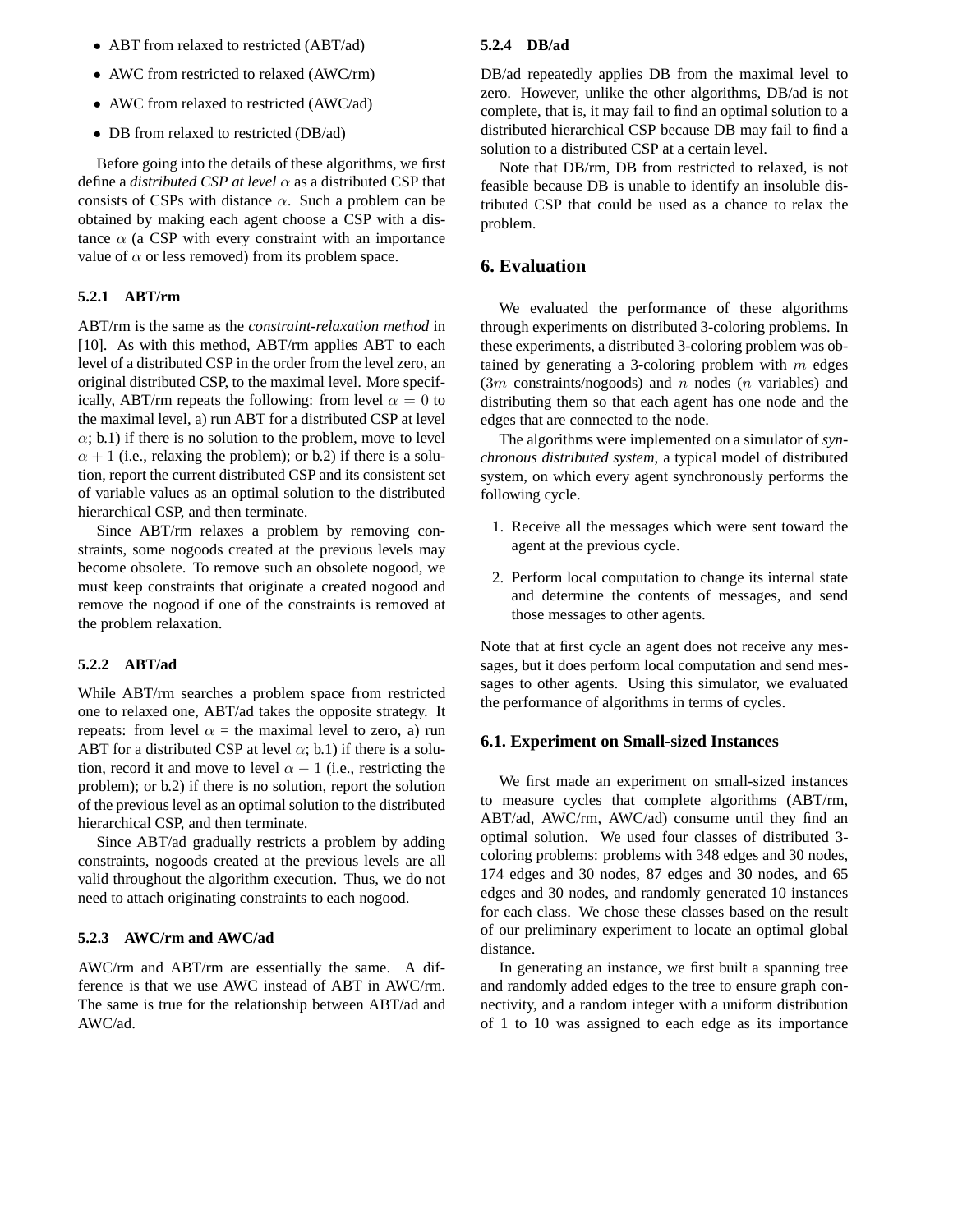| algorithm | 348 edges 30 nodes |        | 174 edges 30 nodes |        | 87 edges 30 nodes |        | 65 edges 30 nodes |       |
|-----------|--------------------|--------|--------------------|--------|-------------------|--------|-------------------|-------|
|           | $\%$               | cycle  | $\%$               | cycle  | $\%$              | cycle  | %                 | cycle |
| $ABT$ /rm |                    |        |                    |        |                   |        |                   |       |
| ABT/ad    |                    |        |                    |        |                   |        |                   |       |
| AWC/m     | 00 <sup>1</sup>    | 1646.7 | 100                | 2409.0 | .00               | 2316.0 | 100               | 841.5 |
| AWC/ad    | 100                | 462.8  | 100                | 528.6  | 100               | 1207.  | 00                | 717.2 |

**Table 1. Average cycle to find an optimal solution.**

value4. By this method, an optimal global distance lies on 8–9 for problems with 348 edges and 30 nodes, 6–8 for problems with 174 edges and 30 nodes, 2–5 for problems with 87 edges and 30 nodes, and 0–2 for problems with 65 edges and 30 nodes. For each instance, a complete algorithm made 10 trials with randomly generated different sets of initial variable values. We set the bound for cycles at 10000 and terminated a trial if an algorithm fails to find an optimal solution within the bound. Such a trial is counted as 10000 cycles.

Table 1 shows for 100 trials (10 instances with 10 trials) of each class of problems, the cycles consumed until each algorithm finds an optimal solution (averaged over 100 trials) and the percentage of times each algorithm completed within the bound. These results indicate:

- ABT/rm (the constraint-relaxation method in [10]) and ABT/ad perform very poorly for all instances. This is due to inefficiency of ABT as the value space search.
- AWC/rm is more expensive than AWC/ad. This is because AWC generally works poorly in detecting an insoluble problem due to its poor ability in nogood handling. AWC/rm continues to deal with such insoluble problems until it finds an optimal solution, and thus its performance deteriorates.
- For problems with 65 edges and 30 nodes, the difference between AWC/rm and AWC/ad is not so large in terms of average cycles. This is because for some instance with a low optimal global distance, AWC/rm can be better because it starts from the original distributed CSP toward the relaxed ones and thus finding an optimal solution with such a low optimal global distance very easily.

Figure 2 shows typical *anytime curves* for AWC/ad for an instance of problems with 65 edges and 30 nodes. An anytime curve illustrates how a global distance of the best solution found so far is improved as time proceeds. A curve in figure 2 is averaged over 10 trials. Note that the removing



**Figure 2. Anytime curve for an instance of problems with 65 edges and 30 nodes (averaged over 10 trials).**

scheme algorithm, such as ABT/rm or AWC/rm, cannot obtain any solution until it finds an optimal solution because it starts from a tight and usually insoluble distributed CSP. However, the adding scheme algorithm proceeds while getting a series of non-optimal solutions and thus being able to produce a nearly-optimal solution while searching for an optimal solution.

#### **6.2. Experiment on Large-sized Instances**

For large-sized instances, the performance of the above algorithms becomes very poor since each of these searches for an optimal solution. It seems reasonable to assume that we should aim at a nearly optimal solution in place of an optimal solution. Accordingly, the anytime characteristics may be important. As we showed in the experiment on small-sized instances, the removing scheme is not appropriate in terms of the anytime characteristics, and thus we used only the promising adding scheme, AWC/ad and DB/ad, to compare their performance.

In this experiment, we didn't use nogood recording in AWC/ad. Generally speaking, nogood recording can be computationally expensive especially for large-sized instances. Fortunately, without nogood recording, AWC has

<sup>&</sup>lt;sup>4</sup>Three constraints/nogoods corresponding to one edge have the same importance value in this experiment.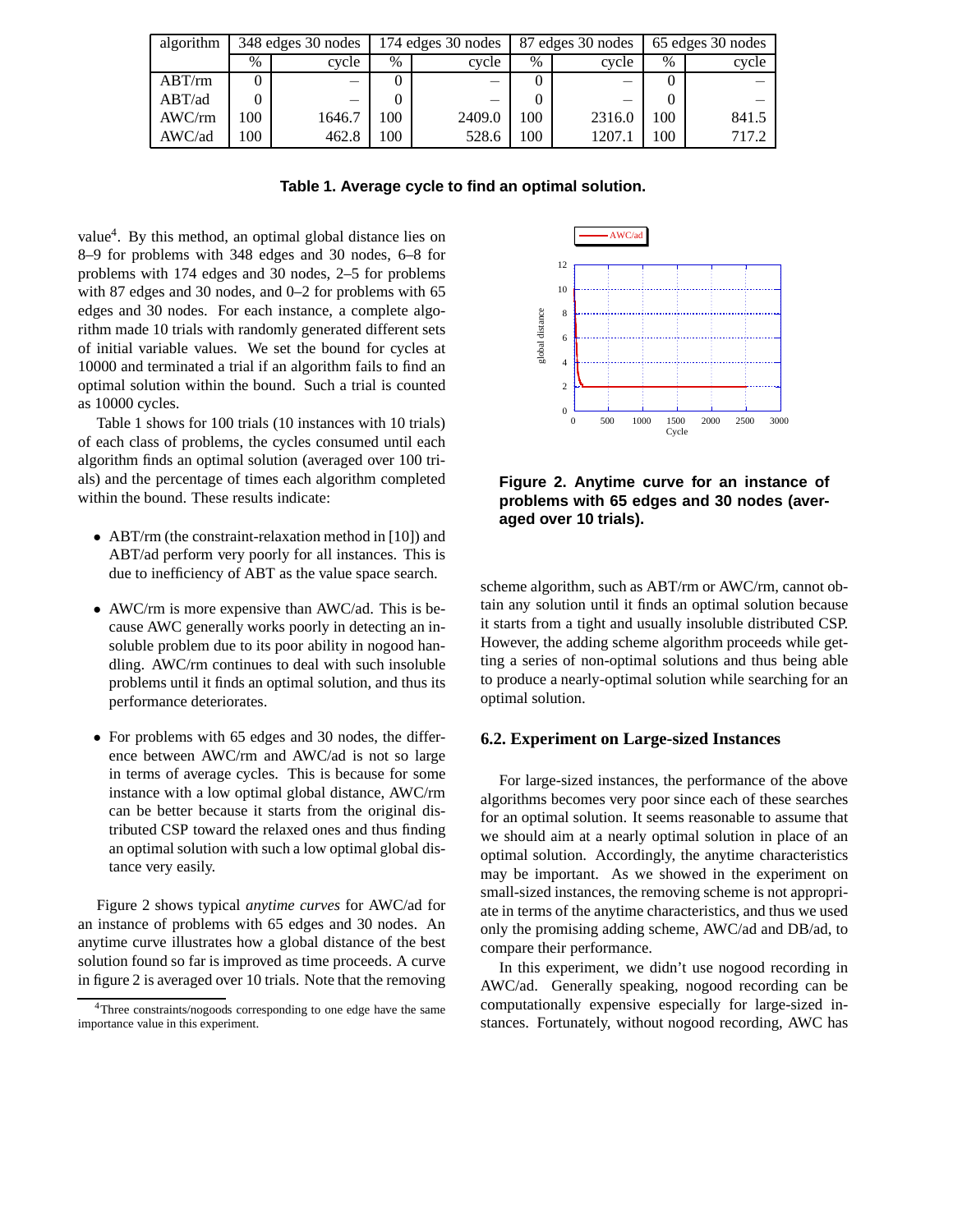| algorithm | $180 + 243$ edges |       | $243 + 243$ edges |        | $240 + 324$ edges |       | $324 + 324$ edges |         |
|-----------|-------------------|-------|-------------------|--------|-------------------|-------|-------------------|---------|
|           | 90 nodes          |       | 90 nodes          |        | 120 nodes         |       | 120 nodes         |         |
|           | $\%$              | cycle | $\frac{0}{0}$     | cycle  | $\%$              | cycle | $\frac{0}{0}$     | cycle   |
| AWC/ad    | 100               | 121.5 | 00 <sup>1</sup>   | 2337.8 | 100               | 176.7 | 93                | 14299.5 |
| $DB$ /ad  | .00               | 235.6 | 99                | 3608.8 | 100               | 299.5 | 99                | 2670.3  |

| Table 2. Average cycle to find a solution to the problem at the level 6. |  |  |  |  |
|--------------------------------------------------------------------------|--|--|--|--|
|--------------------------------------------------------------------------|--|--|--|--|

the way to break deadends, i.e., changing priorities among agents, and is able to find a solution to a solvable distributed CSP in many cases. This means that, without nogood recording, AWC/ad is feasible even if it loses its completeness.

We made an experiment on distributed 3-coloring problems with  $m = 2n + 2.7n$  and  $m = 2.7n + 2.7n$  (m: the number of edges,  $n$ : the number of nodes). The former includes difficult instances for DB, and the latter does for AWC [14]. The values of  $n$  are 90 and 120 in this experiment. An instance was generated such that, for each  $n$ ,

- 1. create  $2n$  or  $2.7n$  edges by the method described in [7] (that produces a solvable and connected graph), each of which is labeled by a random integer with a uniform distribution of 6 to 10.
- 2. add  $2.7n$  edges randomly, each of which is labeled by a random integer with a uniform distribution of 1 to 5.

This method ensures that every distributed CSP at more than the 5 level has consistent variable values, and thus an optimal distance is located at not more than the 5 level. It also ensures that there is a hard solvable distributed CSP between the levels 6 and 10. Thus, the adding scheme definitely confronts some hard instance on the way from the maximal level to the optimal level. We evaluated the performance of algorithms by how quickly they go through those hard and solvable levels.

Table 2 shows the cycles consumed until each algorithm finds a solution to a distributed CSP at the level 6 after starting with the one at the level 10 (averaged over 100 trials (10 instances with 10 trials)). Each trial started with randomly chosen initial variable values and was terminated if it fails to find a solution to the problem at the level 6 within 50000 cycles. This table also shows the percentage of times the algorithm was successfully completed. From these results, we can see the following:

• DB/ad is effective for problems with  $324 + 324$  edges and 120 nodes while AWC/ad is effective for other problems. We suppose that this is due to the properties of AWC and DB. DB is more efficient than AWC for solvable instances of  $m = 2.7n$  (especially when  $n$  is large); on the other hand, AWC is more efficient

than DB for those of  $m = 2n$ . Thus, DB/ad can move more quickly among these levels of distributed CSPs (the level 10 to 6) while it efficiently finds a solution at a certain level of problem for  $324 + 324$  edges and 120 nodes; on the other hand, AWC/ad can do for  $180 + 243$  edges and 90 nodes and  $240 + 324$  edges and 120 nodes.

• In spite of no guarantee of finding a solution to the problem at the level 6, most instances are successfully completed by AWC/ad and DB/ad. On the other hand, ABT/ad (not in table 2) does have such guarantee, but more cycles are consumed than AWC/ad or DB/ad. Furthermore, both ABT/ad and AWC/ad combined with nogood recording are computationally expensive because they need to check all recorded nogoods.

# **7. Conclusion**

We showed a distributed hierarchical CSP to give another partial solution to an over-constrained distributed CSP and presented a series of new algorithms for solving a distributed hierarchical CSP.

We believe this class of problem would be important since a real-life problem in MAS may be easily overconstrained when each of multiple users delegates an agent to satisfy his/her constraints. A partial solution provided by a distributed hierarchical CSP is one promising solution for the situation.

Algorithms presented in this paper are combinations of our previous distributed constraint satisfaction algorithms and the simple problem space search methods. One may feel that these algorithms are so straightforward that they would need more sophisticated techniques especially for the problem space search. However, we believe the problem space search should be simple because the search cost in a problem space is very high.

Finally, we point out the current limitation of our algorithms. All the algorithms in this paper are for an overconstrained distributed CSP where each agent has one variable because we use distributed constraint satisfaction algorithms designed for such a problem as the value space search. However, by using the algorithm presented in [15]